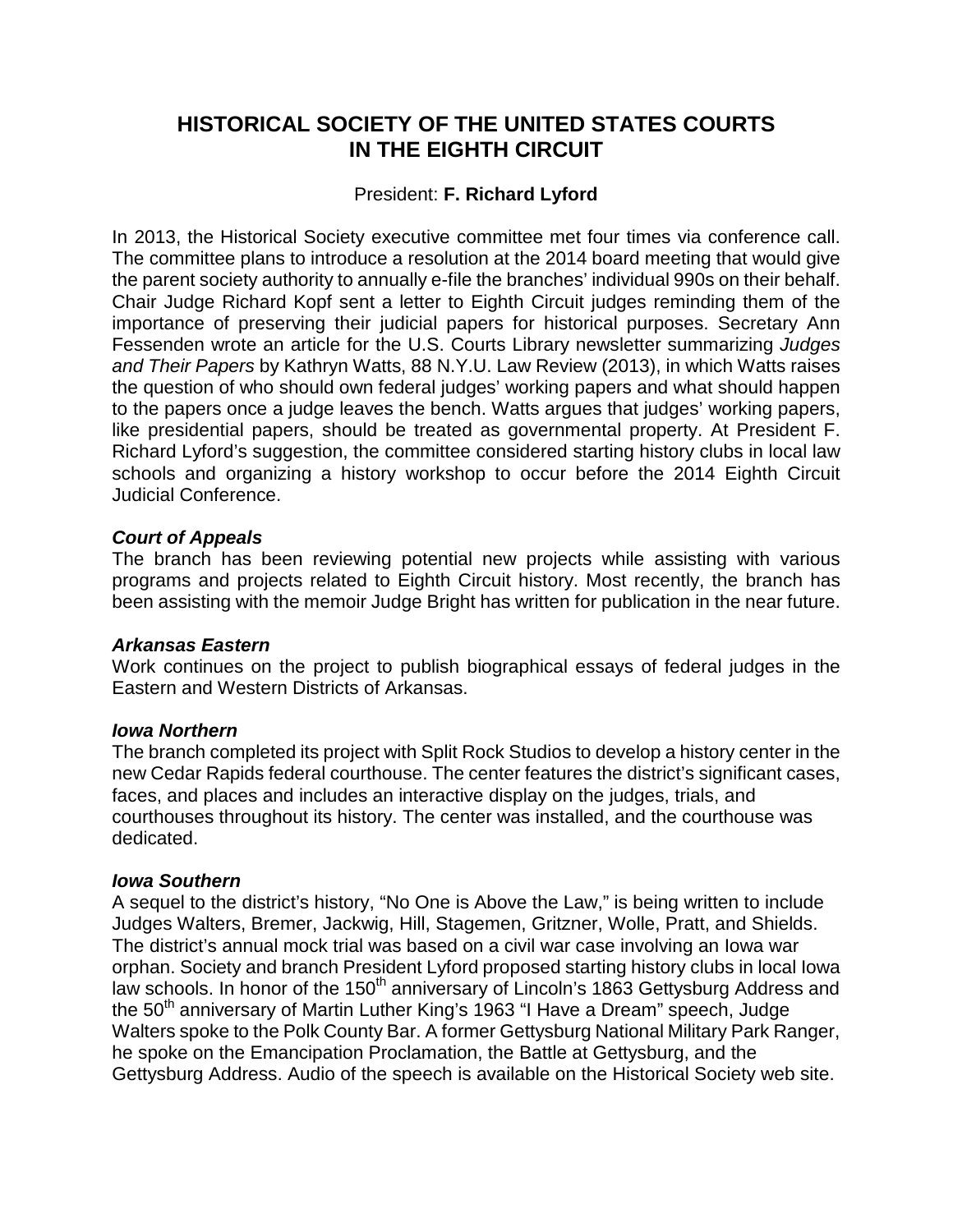# *Minnesota*

The branch recorded interviews of Senior District Judge Richard Kyle and Judge Arthur Boylan and supported legislation to name the Fergus Falls courthouse in honor of the late Judge Edward Devitt. There is now a permanent display on Judge Heaney in Duluth's Gerald W. Heaney Federal Building, U.S. Courthouse and Custom House. The multi-panel display was made by the U.S. Courts Library and donated to the court.

# *Missouri Eastern*

Oral history videos of Judges William Webster and Stephen Limbaugh Sr. were completed. They will soon be installed in the Eagleton Courthouse's Judicial Learning Center, joining videos of Judges Hungate, Nangle, Filippine, and Stohr. As part of the project on the district's seventeen most significant cases, filming of the Dred Scott decision was completed in fall 2013, and filming of *Hazelwood v. Kuhlmeier* began in December 2013. A history of the district, *And Justice for All*, is slated for publication by the Southeast Missouri State University Press in May 2014.

# *Missouri Western*

2013 marked the opening of the district's Historical Gallery in Kansas City's Charles Evans Whittaker Courthouse. The Gallery is housed in the "Bell Room," a grand, two story open space on the second floor. It features the district's judges from statehood to present, its most significant and most notorious cases, a timeline of significant national events that occurred as the court went about its business locally, and audio-visual displays explaining topics ranging from the path to citizenship to the judicial process. The Gallery was the shared vision of a number of individuals but special mention is due to Judges Sachs, Wright, Ortrie Smith, former Chief Judge Gaitan, Assistant U.S. Attorney Tom Larsen, and Court Executive Ann Thompson. On June 3, 2013, the Historical Society and the Truman Library Institute co-hosted a formal reception in the Gallery at which Justice Sandra Day O'Connor spoke**.** The speaker series was scheduled to resume in fall 2013.

# *Nebraska*

The branch met several times with authors Mark Scherer and John Wunder to discuss completion of the district's written history. Judge Warren Urbom's "brilliant and wonderfully written memoir" detailing his life as a lawyer and judge, was published by the University of Nebraska Press. *Called to Justice: The Life of a Federal Trial Judge,* with foreword by Chief Judge Riley, was extremely well received. The branch expended funds to distribute the book and to reimburse Judge Urbom for out-of-pocket expenses.

# *North Dakota*

The branch coordinated a ceremony and reception dedicating a permanent display honoring the late Judge Rodney Webb in the Fargo courthouse. U.S. Courts Library staff in St. Louis and Fargo created the display. The branch continues to collect courtroom and chamber artifacts and is considering a project to commemorate retired Judge William Hill.

# *South Dakota*

The branch has added various historical materials to its collection and is planning interviews of Judges Lawrence L. Piersol and Charles B. Kornmann.